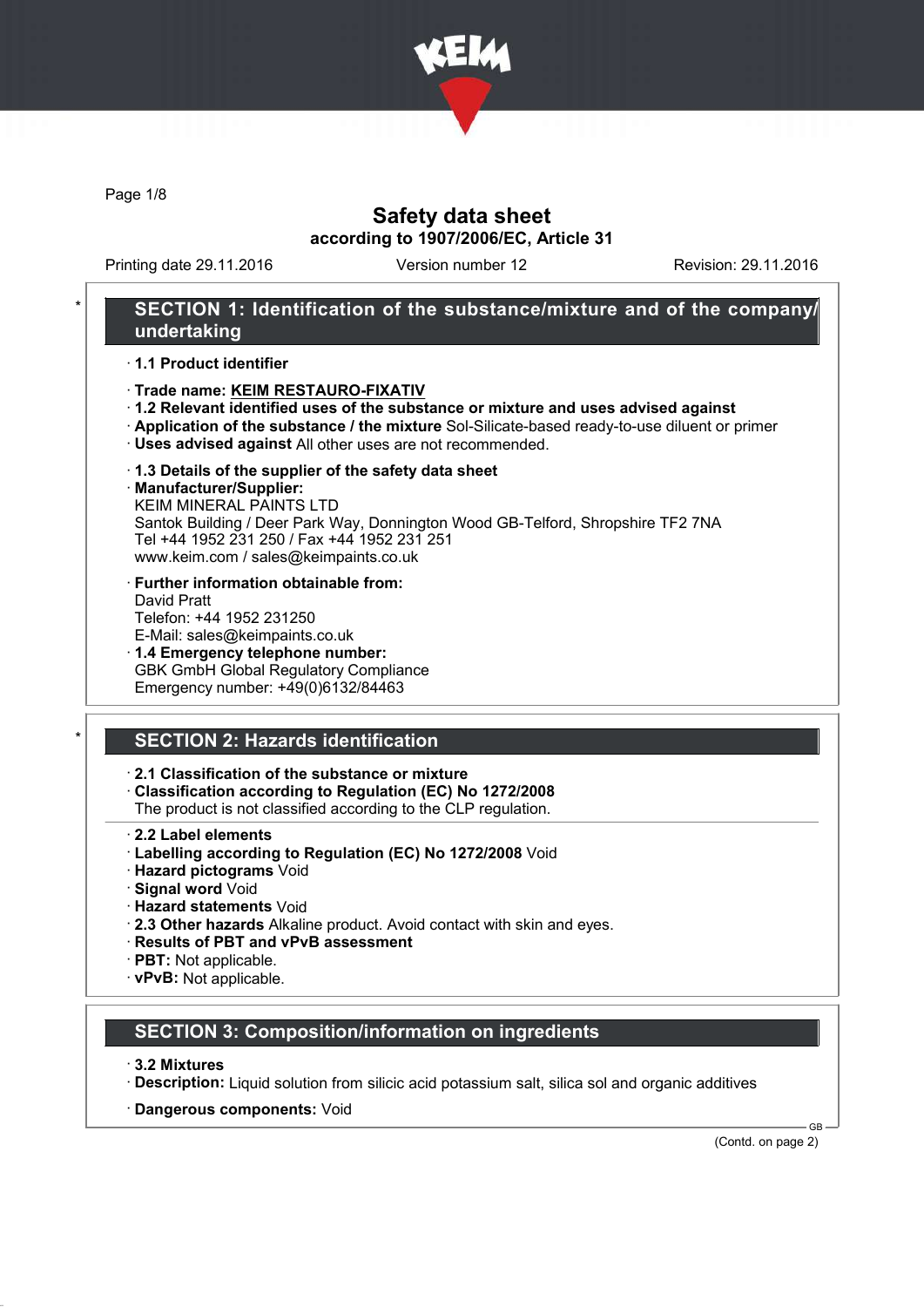

Page 2/8

## Safety data sheet according to 1907/2006/EC, Article 31

Printing date 29.11.2016 Version number 12 Revision: 29.11.2016

Trade name: KEIM RESTAURO-FIXATIV

(Contd. of page 1)

### SECTION 4: First aid measures

· 4.1 Description of first aid measures General information: No special measures required. When seeing the doctor we suggest to present this safety data sheet. · After inhalation: Supply fresh air; consult doctor in case of complaints. · After skin contact: Immediately wash with water and soap and rinse thoroughly. Do not use solvents or thinners. If skin irritation continues, consult a doctor. · After eye contact: Rinse opened eye for several minutes under running water. Then consult a doctor. · After swallowing: Rinse mouth and throat well with water. Do not induce vomiting; call for medical help immediately. · 4.2 Most important symptoms and effects, both acute and delayed No further relevant information available. · 4.3 Indication of any immediate medical attention and special treatment needed No further relevant information available. SECTION 5: Firefighting measures · 5.1 Extinguishing media · Suitable extinguishing agents: Product itself does not burn. Co-ordinate fire-fighting measures to the fire surroundings. · 5.2 Special hazards arising from the substance or mixture No further relevant information available. · 5.3 Advice for firefighters · Protective equipment: Wear self-contained respiratory protective device. · Additional information Dispose of fire debris and contaminated fire fighting water in accordance with official regulations. In case of fire do not breathe smoke, fumes and vapours. SECTION 6: Accidental release measures · 6.1 Personal precautions, protective equipment and emergency procedures Respect the protection rules (see section 7 a. 8). Avoid contact with skin and eyes. Particular danger of slipping on leaked/spilled product. · 6.2 Environmental precautions: Do not allow product to reach soil, sewage system or any water course. Follow local governmental rules and regulations. · 6.3 Methods and material for containment and cleaning up:

Absorb with liquid-binding material (sand, diatomite, acid binders, universal binders, sawdust). Dispose of the material collected according to regulations.

(Contd. on page 3)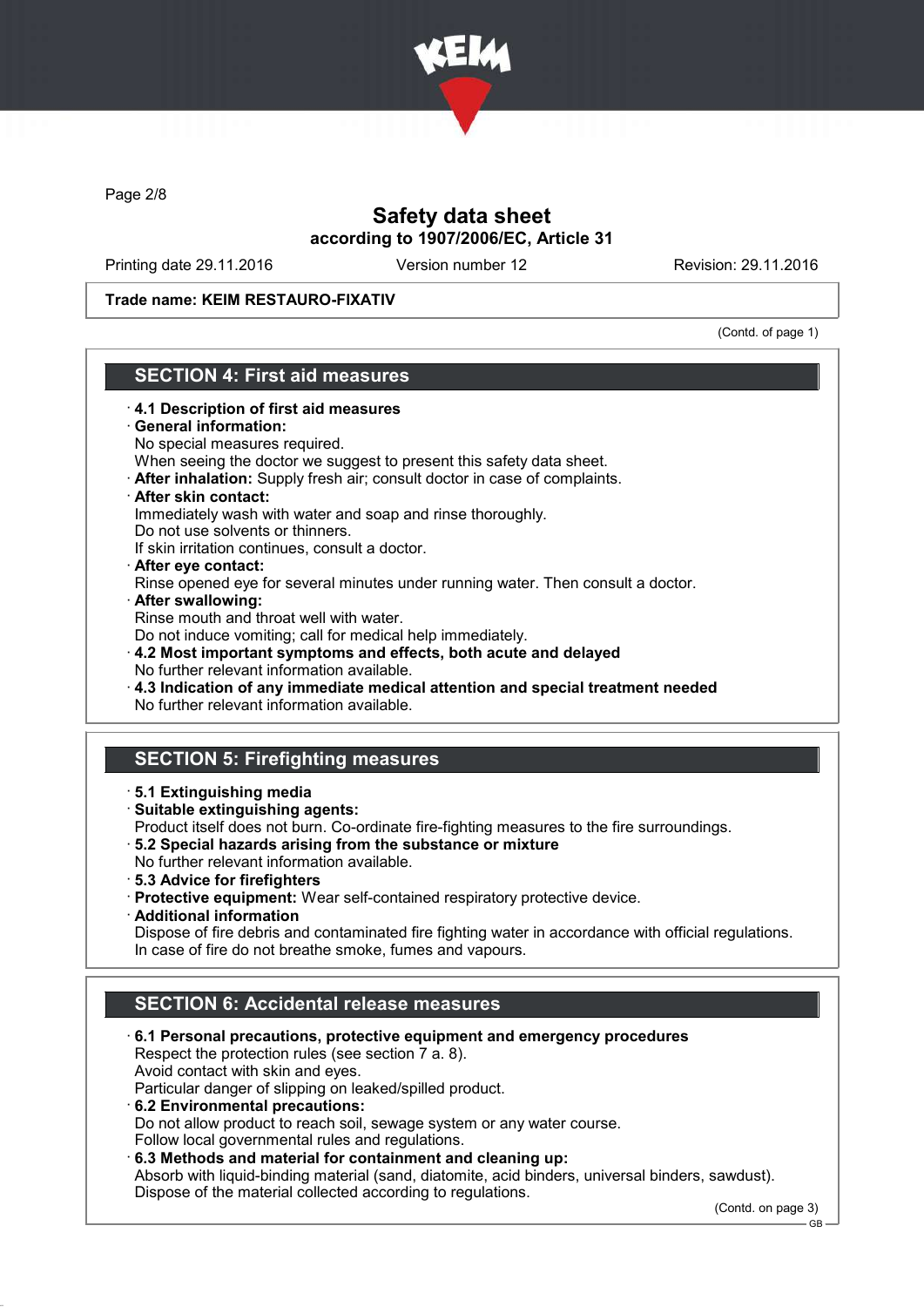

Page 3/8

## Safety data sheet according to 1907/2006/EC, Article 31

Printing date 29.11.2016 Version number 12 Revision: 29.11.2016

#### Trade name: KEIM RESTAURO-FIXATIV

(Contd. of page 2)

Clear contaminated areas thoroughly.

· 6.4 Reference to other sections

See Section 7 for information on safe handling.

See Section 8 for information on personal protection equipment.

See Section 13 for disposal information.

# SECTION 7: Handling and storage

· 7.1 Precautions for safe handling

Keep receptacles tightly sealed. Avoid contact with skin and eyes.

Do not inhale aerosols.

See item 8 for information about suitable protective equipment and technical precautions. Respect the protection rules.

Information about fire - and explosion protection: The product is not flammable. No special measures required.

· 7.2 Conditions for safe storage, including any incompatibilities

· Storage:

· Requirements to be met by storerooms and receptacles: Store only in unopened original receptacles.

Keep in the original containers in a cool and dry place.

· Information about storage in one common storage facility: Do not store together with acids.

· Further information about storage conditions:

Protect from frost.

Protect from heat and direct sunlight.

Store in a cool place. Storage class: 12

· 7.3 Specific end use(s) No further relevant information available.

## SECTION 8: Exposure controls/personal protection

· 8.1 Control parameters

· Ingredients with limit values that require monitoring at the workplace:

The product does not contain any relevant quantities of materials with critical values that have to be monitored at the workplace.

· Additional information: The lists valid during the making were used as basis.

- · 8.2 Exposure controls
- · Personal protective equipment:

· General protective and hygienic measures:

Avoid contact with the eyes and skin.

Do not inhale aerosols.

Wash hands before breaks and at the end of work.

Immediately remove all soiled and contaminated clothing

(Contd. on page 4)

GB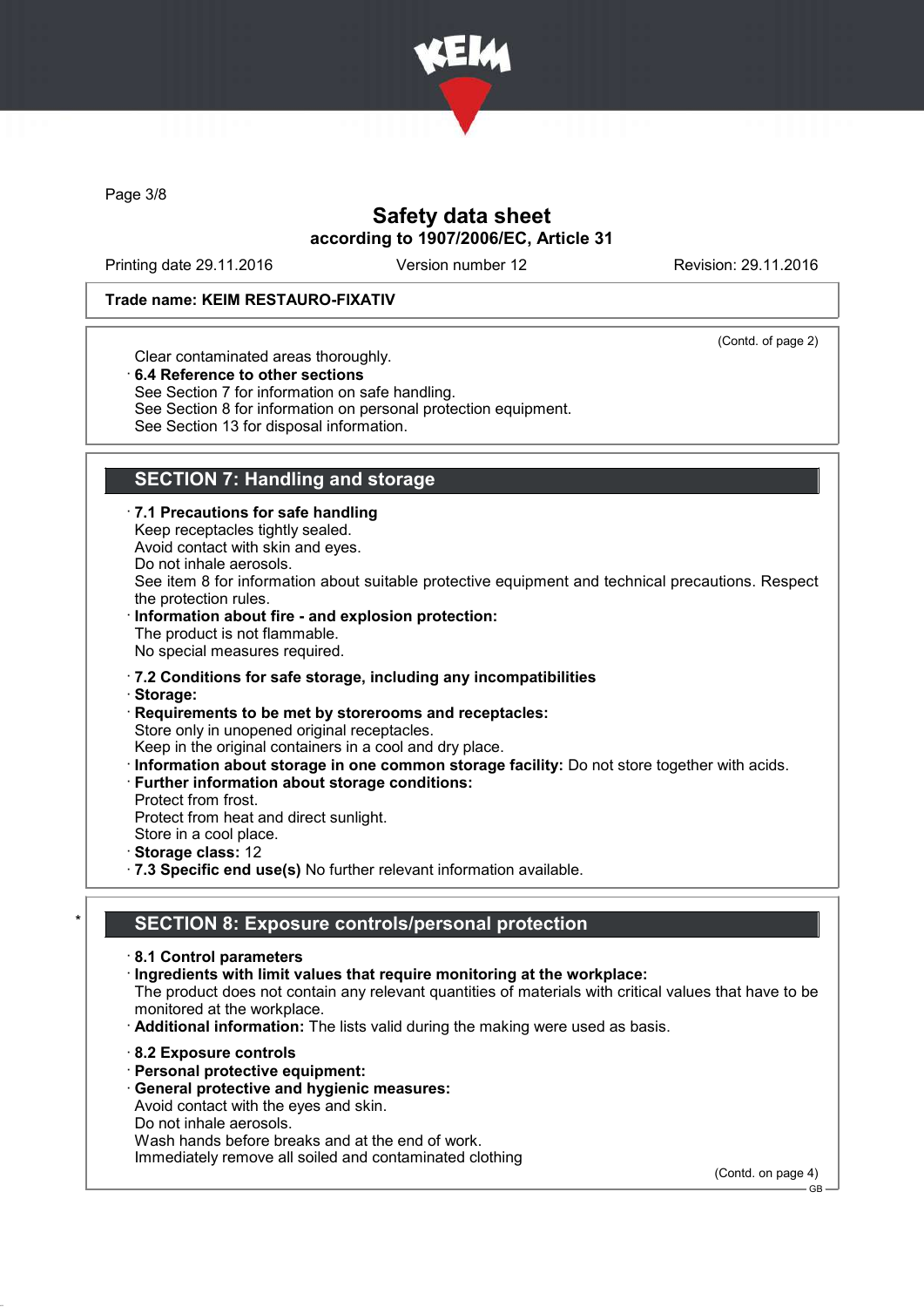

Page 4/8

## Safety data sheet according to 1907/2006/EC, Article 31

Printing date 29.11.2016 Version number 12 Revision: 29.11.2016

(Contd. of page 3)

GB

#### Trade name: KEIM RESTAURO-FIXATIV

#### · Respiratory protection:

Use suitable respiratory protective device only when aerosol or mist is formed. Filter: P

- · Protection of hands: Protective gloves
- · Material of gloves
- suitable material e.g.:
- Nitrile impregnated cotton-gloves
- Natural rubber, NR

Recommended thickness of the material:  $> 0.6$  mm

The selection of the suitable gloves does not only depend on the material, but also on further marks of quality and varies from manufacturer to manufacturer. As the product is a preparation of several substances, the resistance of the glove material can not be calculated in advance and has therefore to be checked prior to the application.

Penetration time of glove material Value for the permeation: Level  $\geq 6$  (480 min)

The determined penetration times according to EN 374 part III are not performed under practical conditions. Therefore a maximum wearing time, which corresponds to 50% of the penetration time, is recommended.

The exact break trough time has to be found out by the manufacturer of the protective gloves and has to be observed.

- · Eye protection: Goggles recommended during refilling
- · Body protection: Protective work clothing
- · Limitation and supervision of exposure into the environment See Section 12 and 6.2

# **SECTION 9: Physical and chemical properties**

| 9.1 Information on basic physical and chemical properties<br>· General Information                       |                                       |                    |
|----------------------------------------------------------------------------------------------------------|---------------------------------------|--------------------|
| · Appearance:                                                                                            |                                       |                    |
| Form:                                                                                                    | Fluid                                 |                    |
| Colour:                                                                                                  | colorless, clear                      |                    |
| · Odour:                                                                                                 | Characteristic                        |                    |
| Odour threshold:                                                                                         | Not determined.                       |                    |
| $\cdot$ pH-value at 20 °C:                                                                               | $11.4*$                               |                    |
| <b>Change in condition</b><br><b>Melting point/Melting range:</b><br><b>Boiling point/Boiling range:</b> | $\sim$ 0 °C<br>$~100~{\rm ^{\circ}C}$ |                    |
| $\cdot$ Flash point:                                                                                     | >100 °C                               |                    |
| · Flammability (solid, gaseous):                                                                         | Not applicable.                       |                    |
| · Ignition temperature:                                                                                  | Not determined.                       |                    |
| · Decomposition temperature:                                                                             | Not determined.                       |                    |
| · Self-igniting:                                                                                         | Product is not selfigniting.          |                    |
|                                                                                                          |                                       | (Contd. on page 5) |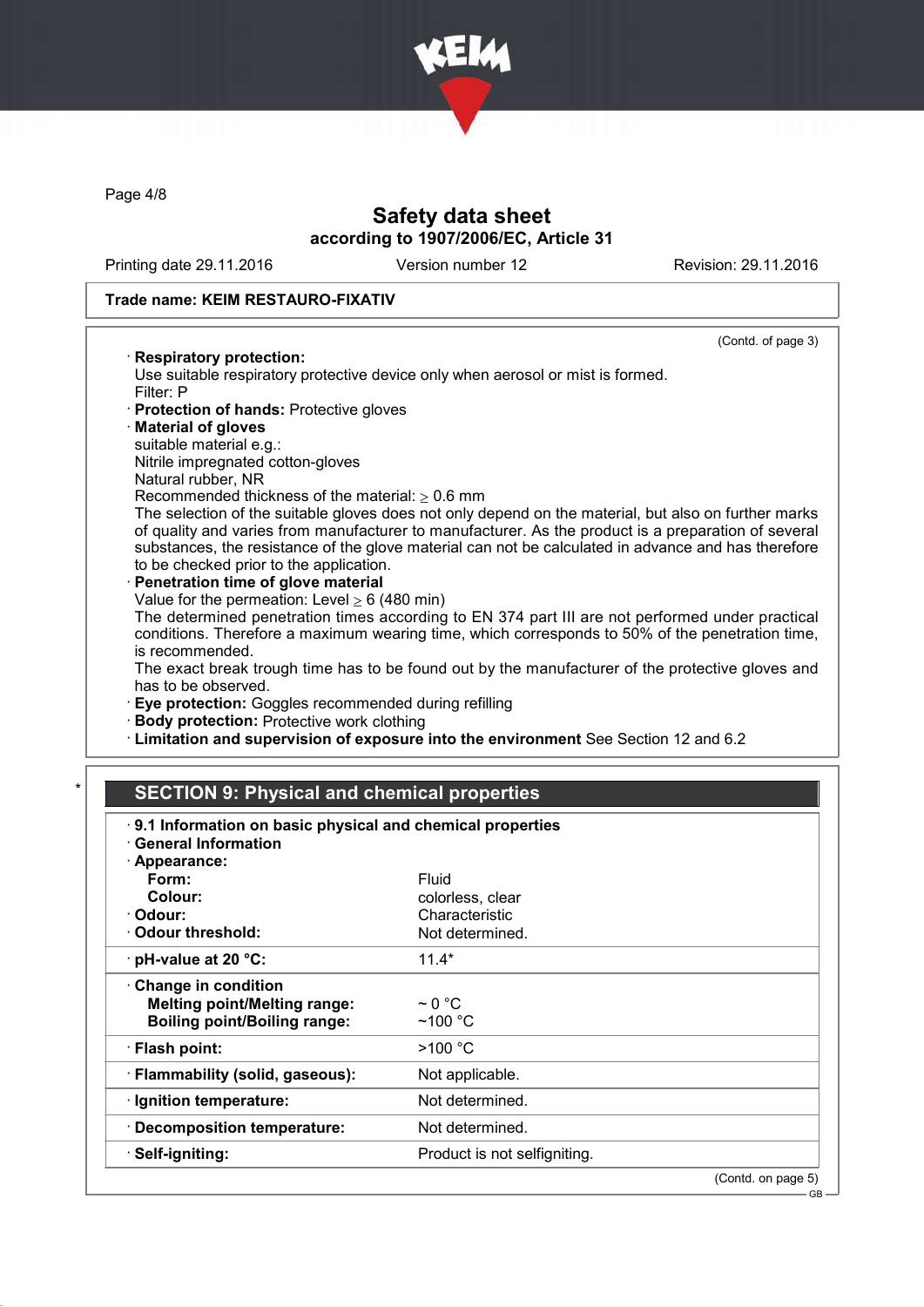

Page 5/8

## Safety data sheet according to 1907/2006/EC, Article 31

Printing date 29.11.2016 Version number 12 Revision: 29.11.2016

#### Trade name: KEIM RESTAURO-FIXATIV

|                                                            | (Contd. of page 4)                                                              |  |
|------------------------------------------------------------|---------------------------------------------------------------------------------|--|
| · Danger of explosion:                                     | Product does not present an explosion hazard.                                   |  |
| $\cdot$ Explosion limits:                                  |                                                                                 |  |
| Lower:                                                     | Not applicable.                                                                 |  |
| Upper:                                                     | Not applicable.                                                                 |  |
| . Oxidising properties                                     | Not applicable.                                                                 |  |
| Vapour pressure at 20 °C:                                  | $\sim$ 23 hPa                                                                   |  |
| $\cdot$ Density at 20 °C:                                  | $1.05*$ g/cm <sup>3</sup>                                                       |  |
| · Relative density                                         | Not determined.                                                                 |  |
| · Vapour density                                           | Not applicable.                                                                 |  |
| <b>Evaporation rate</b>                                    | Not applicable.                                                                 |  |
| · Solubility in / Miscibility with                         |                                                                                 |  |
| water:                                                     | miscible                                                                        |  |
| · Partition coefficient (n-octanol/water): Not applicable. |                                                                                 |  |
| · Viscosity:                                               |                                                                                 |  |
| Dynamic:                                                   | Not determined.                                                                 |  |
| Kinematic:                                                 | Not determined.                                                                 |  |
| $\cdot$ 9.2 Other information                              | * The values are for freshly produced material and may<br>change with the time. |  |

### SECTION 10: Stability and reactivity

· 10.1 Reactivity No further relevant information available.

- · 10.2 Chemical stability Stable under normal conditions of storage and use.
- · Thermal decomposition / conditions to be avoided:
- No decomposition if used according to specifications.
- · 10.3 Possibility of hazardous reactions No dangerous reactions known.
- · 10.4 Conditions to avoid No further relevant information available.
- · 10.5 Incompatible materials: Acids
- · 10.6 Hazardous decomposition products:

No hazardous decomposition products if stored and handled as prescribed.

# SECTION 11: Toxicological information

- · 11.1 Information on toxicological effects
- · Acute toxicity Based on available data, the classification criteria are not met.
- · Primary irritant effect:
- · Skin corrosion/irritation Frequent persistent contact with the skin may cause skin irritation.
- · Serious eye damage/irritation In case of longer exposure, slightly irritating effect is possible.
- · during inhalation: Irritant effect possible.
- · during swallowing: Irritant effect possible
- · Respiratory or skin sensitisation Based on available data, the classification criteria are not met.

(Contd. on page 6)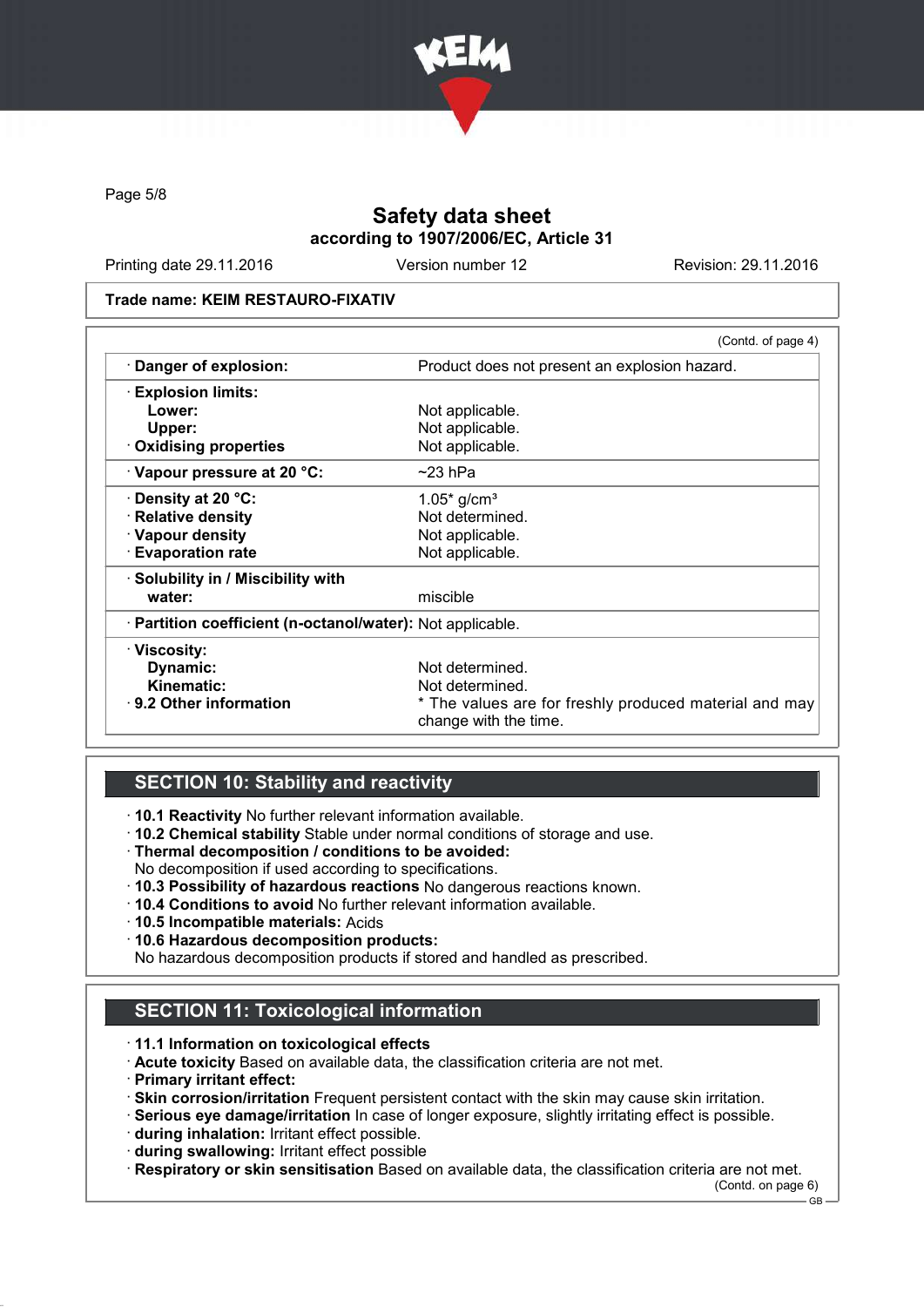

Page 6/8

### Safety data sheet according to 1907/2006/EC, Article 31

Printing date 29.11.2016 Version number 12 Revision: 29.11.2016

#### Trade name: KEIM RESTAURO-FIXATIV

#### (Contd. of page 5)

### · Other information (about experimental toxicology):

Experimental analysis are not available.

The product was not tested. The statements on toxicology have been derived from the properties of the individual components.

· CMR effects (carcinogenity, mutagenicity and toxicity for reproduction) not applicable

· Germ cell mutagenicity Based on available data, the classification criteria are not met.

· Carcinogenicity Based on available data, the classification criteria are not met.

· Reproductive toxicity Based on available data, the classification criteria are not met.

· STOT-single exposure Based on available data, the classification criteria are not met.

· STOT-repeated exposure Based on available data, the classification criteria are not met.

· Aspiration hazard Based on available data, the classification criteria are not met.

## SECTION 12: Ecological information

· 12.1 Toxicity

- · Aquatic toxicity: No further relevant information available.
- · 12.2 Persistence and degradability No further relevant information available.
- · 12.3 Bioaccumulative potential No further relevant information available.
- · 12.4 Mobility in soil No further relevant information available.
- · Additional ecological information:
- · AOX-indication:

Due to the substance of content which do not include organic jointed halogens, the product can not take influence on the AOX-load of the waste water.

#### · According to the formulation contains the following heavy metals and compounds from the EU guideline NO. 2006/11/EC:

According to our current data base the product does not consist of any heavy metals or substances of EU-directives 76/464/EWG.

General notes:

At present there are no ecotoxicological assessments.

Do not allow product to reach ground water, water course or sewage system.

Water hazard class 1 (German Regulation) (Self-assessment): slightly hazardous for water

#### · 12.5 Results of PBT and vPvB assessment

- · PBT: Not applicable.
- · vPvB: Not applicable.

· 12.6 Other adverse effects No further relevant information available.

## SECTION 13: Disposal considerations

#### · 13.1 Waste treatment methods

#### · Recommendation

Must not be disposed with household garbage. Do not allow product to reach sewage system. Disposal must be made according to official regulations.

#### · European waste catalogue

06 02 99 wastes not otherwise specified

(Contd. on page 7) GB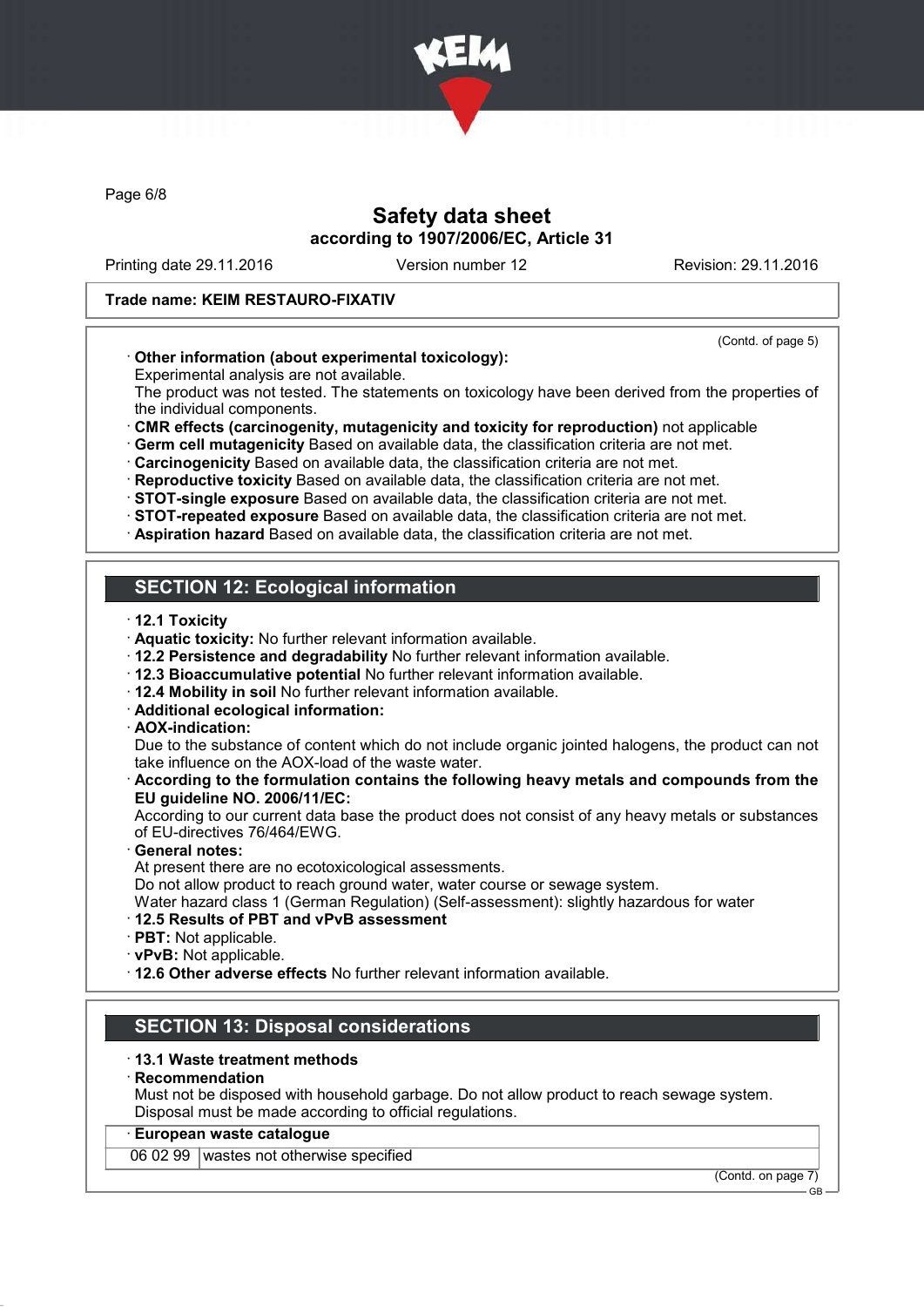

Page 7/8

# Safety data sheet according to 1907/2006/EC, Article 31

Printing date 29.11.2016 Version number 12 Revision: 29.11.2016

#### Trade name: KEIM RESTAURO-FIXATIV

(Contd. of page 6)

· Uncleaned packaging:

· Recommendation: Disposal must be made according to official regulations.

· Recommended cleansing agents: Water, if necessary with cleansing agents.

| <b>SECTION 14: Transport information</b>                                                      |                                                               |  |
|-----------------------------------------------------------------------------------------------|---------------------------------------------------------------|--|
| $\cdot$ 14.1 UN-Number<br>· ADR, IMDG, IATA                                                   | Void                                                          |  |
| 14.2 UN proper shipping name<br>· ADR, IMDG, IATA                                             | Void                                                          |  |
| 14.3 Transport hazard class(es)                                                               |                                                               |  |
| · ADR, IMDG, IATA<br>· Class                                                                  | Void                                                          |  |
| ⋅ 14.4 Packing group<br>· ADR, IMDG, IATA                                                     | Void                                                          |  |
| 14.5 Environmental hazards:<br>· Marine pollutant:                                            | No                                                            |  |
| 14.6 Special precautions for user                                                             | Not applicable.                                               |  |
| 14.7 Transport in bulk according to Annex II<br>of Marpol and the IBC Code<br>Not applicable. |                                                               |  |
| · Transport/Additional information:                                                           | No dangerous good in sense of these transport<br>regulations. |  |
| · UN "Model Regulation":                                                                      | Void                                                          |  |

### **SECTION 15: Regulatory information**

· 15.1 Safety, health and environmental regulations/legislation specific for the substance or mixture

· Directive 2012/18/EU

· Named dangerous substances - ANNEX I None of the ingredients is listed.

· National regulations:

· Waterhazard class: Water hazard class 1 (Self-assessment): slightly hazardous for water.

· Other regulations, limitations and prohibitive regulations

· Substances of very high concern (SVHC) according to REACH, Article 57 not applicable

· Product-Code/Giscode: M-SK02

· 15.2 Chemical safety assessment: A Chemical Safety Assessment has not been carried out.

(Contd. on page 8)

GB